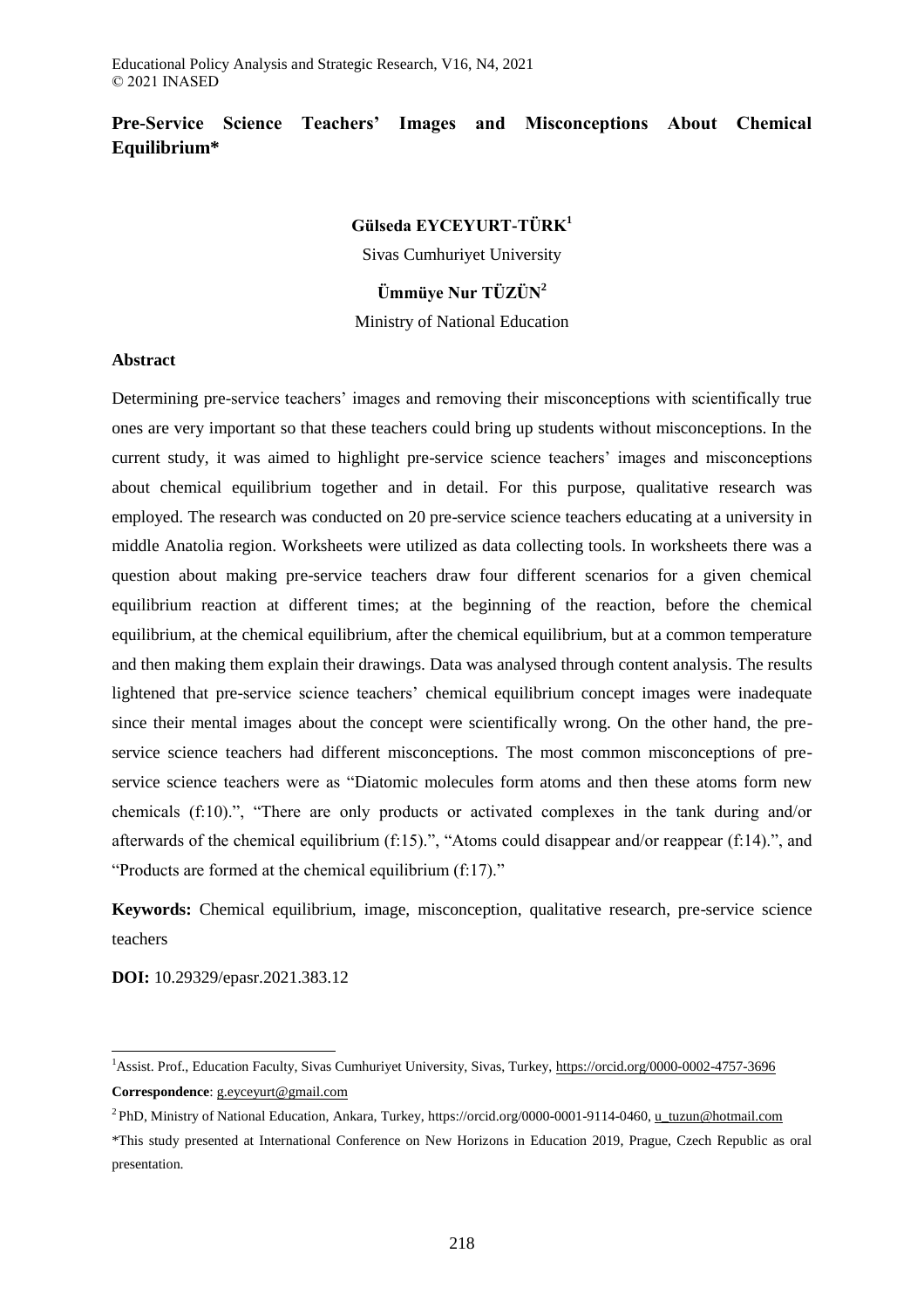#### **Introduction**

Why some students are not able to learn chemistry. Some students try hard to learn chemistry but they are unsuccessful because of the difficulty of understanding the chemistry's submicroscopic nature (Nakhleh, 1992). The students have serious difficulties of understanding the submicroscopic nature of chemistry since the submicroscopic nature of chemistry could not be seen. Nevertheless, sometimes they could a bit understand the submicroscopic nature of chemistry, this would not mean they could construct the chemistry concepts properly in their mental schemes, in other words they could not imagine the concepts properly, because they could have misconceptions about the chemistry concepts due to the chemistry concepts' invisibility, due to the chemistry concepts' submicroscopic nature (Nakhleh, 1992). Today we as scientists still explain the submicroscopic nature of chemistry on the basis of matter's beam-particle interactions outcomes or chemical separation pics' retention times or current caused pics' interpretations. So how the educators must teach these chemistry concepts for making students understand the chemistry concepts properly so to help them to construct proper mental images and schemes without misconceptions. One of the basic ways is to teach to the students by keeping the concepts definitions simple (Taber, 2002, p. 22). Another way for constructing proper teaching environments which would not only make students understand and imagine the chemistry concepts properly but also would prevent their misconceptions, first the educators have some ideas about the students' previous concept images and misconceptions they came with to the teaching domains. For preventing the students' misconceptions, it is needed to bring up candidate teachers without misconceptions. Because for planning their future teaching domains they needed to know the concepts properly (Babacan & Şaşmaz-Ören, 2015). So, it is very important to lighten the pre-service science teachers' current understandings and misconceptions about chemistry concepts too, then academicians could construct proper teaching environments to change their misconceptions with scientifically true imagined chemistry concepts in their mental schemes. Then these candidate teachers without misconceptions would be ready to construct proper teaching environments for their students. In other words, their experiences about chancing the misconceptions with the scientifically proper ones would be base to their teaching experiences. So, in the current study, it was aimed to lighten pre-service science teachers' images and misconceptions on the topic of chemical equilibrium. The reason for selecting "chemical equilibrium concept" was that this concept was much more complex than the other chemistry concepts.

Images are mental pictures formed when we hear or imagine a concept. For example, if a student has an image about an iron atom, then this student could think this iron atom on the basis of a nucleus and electrons, could also imagine the atomic shape and its dimension, and also could have an idea about the metallic mesh formed by lots of iron atoms (Atasoy, 2004, p. 23). Then mental schemas are for encoding, assimilating, and consolidating these newly learned and adopted mental images (Tse et al., 2007). Whereas misconceptions are the ideas, images that provide an incorrect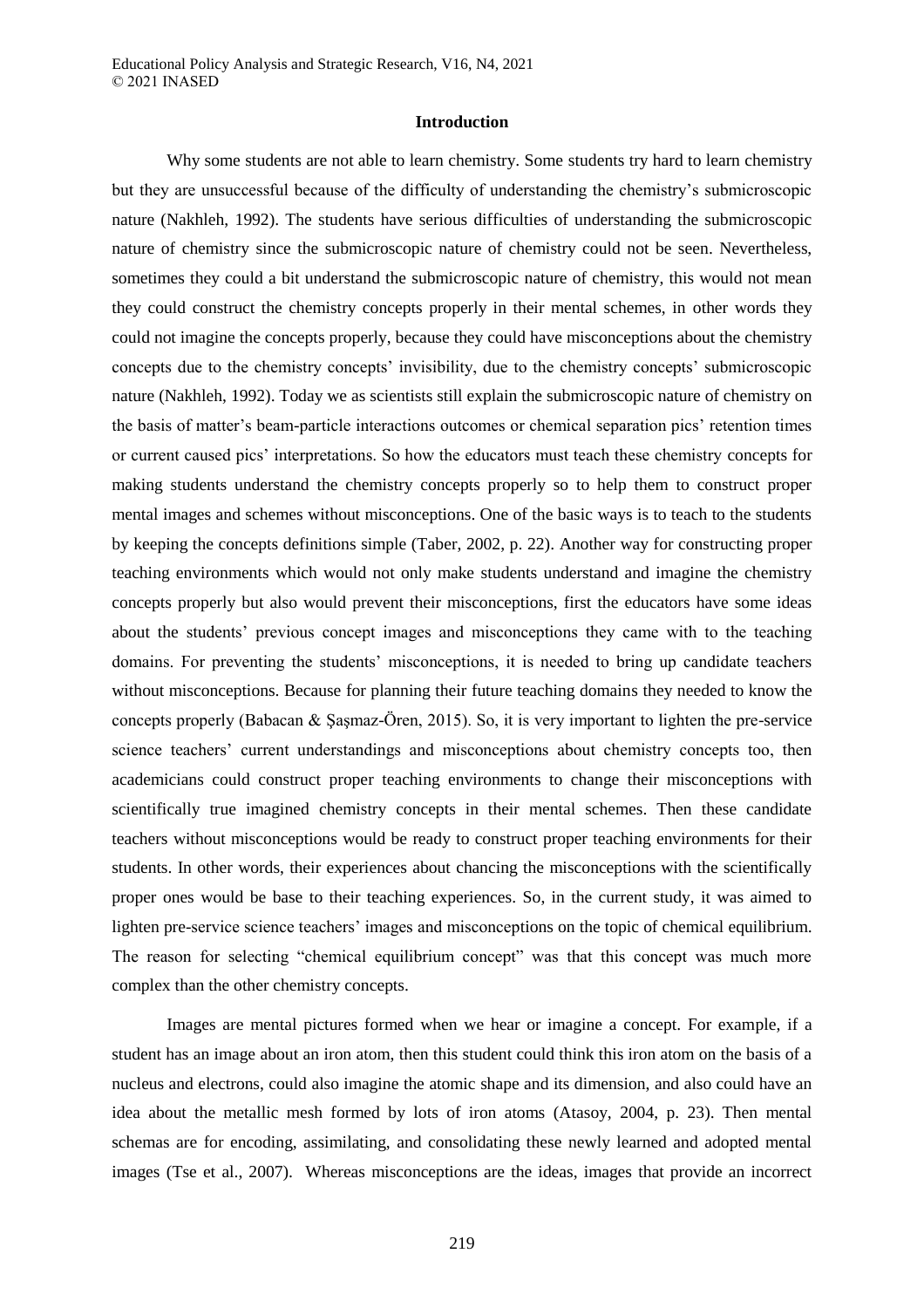understanding, an unscientifically understanding constructed based on a person's prior experience (Martin et al., 2002, cf., Thompson & Logue, 2006). So proper science learning environments must be designed for making students gain scientific images without misconceptions so then construct proper schemas. A study in literature showed that younger students are much more willingness to put a scientific concept instead of its misconceptions to have a proper scheme whereas the older ones were unwilling to put a scientific concept instead of a misconception in their mental schemas (Thompson & Logue, 2006).

In literature there are various studies for determining secondary and high school students' chemistry concept images and misconceptions. Yakmacı-Güzel (2013) conducted her study on 465, 12<sup>th</sup> grade students via "chemistry concept test" consisted of six questions, each of two per a chemistry topic which were particular nature of matter, chemical equilibrium, and acidic force. The chemistry concept test questions made the students either explain their answers or draw their answers. Lots of misconceptions about the topics were found. The investigator highlighted that the misconceptions were universal ones. Eryılmaz-Muştu and Ucer (2018) studied with 90 secondary school students for determining their atom concept images. The students were given two open-ended questions; first making them to draw the atomic image in their mental schemes and then to give an answer where they learned this knowledge. The categorized results showed that the students rarely drew electrons and nucleus, instead they usually drew atom as sphere. The students said that they learned the knowledge from different textbooks and internet. In another study, the 250 high school students' understanding of the particle nature of matter was researched. There were four questions about daily life scenarios making students explain their answer and there was one last question making students draw the states of matter. The analyzed via categories results showed that the students understanding of the concept was insufficient (Ayas & Özmen, 2002). The misconceptions of high school students on the topic of the rate of chemical reactions were searched via "speed and concept of chemical reaction test" developed for this research. 120 students participated in this research and it was found that students had misconceptions about reaction rate, collision theory, activated complex, temperature effect to reaction rate, concentration effect to reaction rate, and equation for reaction rate (Uysal-Bilgin, 2010). Akkuş et al. (2013) revealed the high school students' covalent bonds concept images and misconceptions in their research. 104, ninth grade students from a high school participated in this qualitative study, worksheets for making drawings and explanations, and semi-structured interview forms were utilized, and findings highlighted that the students' covalent bond images were insufficient, and also, they had lots of misconceptions. Yalçın and Kılıç (2005) investigated high school students' misconceptions about radioactivity and the effect of textbooks on these misconceptions. In their research they found misconceptions about radiation, radioactivity, natural and artificial radioactivity, nuclear reactions, half-life, and radioactivity exposure. They also stated that textbooks' explanations and figures fed these misconceptions.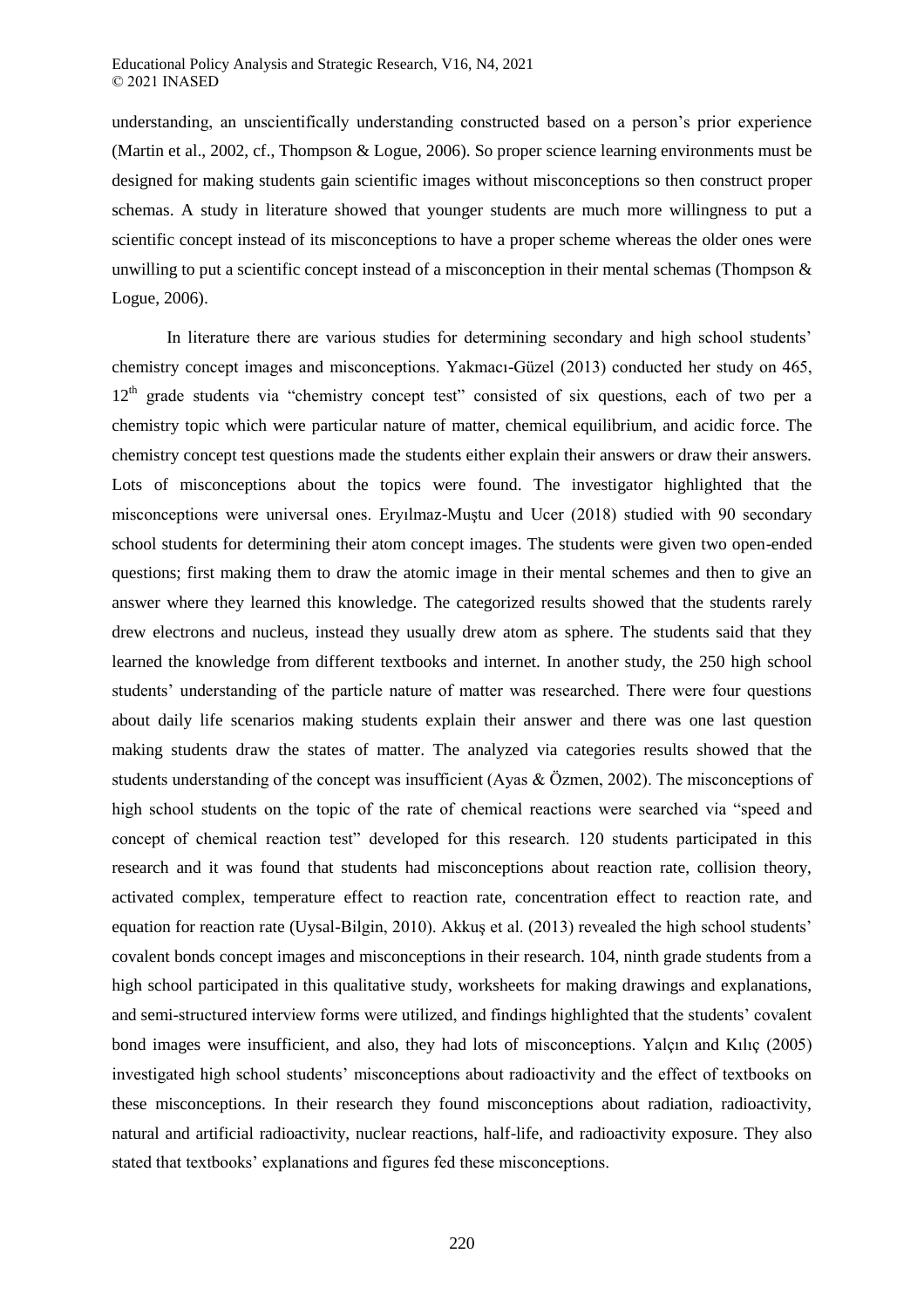In literature there are also various studies searching pre-service science teachers' chemistry concept images and misconceptions. In one of these studies, Geçgel and Şekerci (2018) adopted survey method for determining 222 pre-service primary and science teachers' misconceptions via "diagnostic branch tree" as an evaluation technique. According the descriptive statistics analysis results, the pre-service teachers have misconceptions in various topics such as matter, elements, compounds, colligative features, physical and chemical changes, acid and base, temperature and heat topics. In another study, 107 pre-service science teachers' concept images and misconceptions about ionic and molecular dissolution were investigated via worksheets allowing them to draw the concepts, and then write their explanations about the drawings. Semi-structured interview forms were also utilized as data collection tools. The findings showed that pre-service science teachers' images about molecular and ionic dissolution were inadequate, and also, they had lots of misconceptions such as "When NaCl (salt) dissolves in water, HCl (hydrochloric acid) and NaOH (sodium hydroxide) are formed." or "Sugar melts in water." (Eyceyurt-Türk et al., 2014). In much more specific research, Eyceyurt-Türk and Tüzün (2017) conducted a study with 68 pre-service science teachers for determining their concept images and misconceptions about ionic structure, diffusion, and allotropy. The pre-service teachers drew and then explain the concepts on worksheets, the results showed that 63 percentages of teachers had scientifically wrong images about diffusion, 60 percentages of teachers had scientifically wrong images about allotropy, and 98 percentages of teachers had scientifically wrong images about ionic structures. It was also found that they had misconceptions such as 'Molecular weight was same with molecular mass', 'Chemical reaction was adjunction', 'Atoms and electrons were same', 'Ionic structure was formed by elements.' Yalçın-Çelik et al. (2017) studied with 109 pre-service chemistry teachers for determining their understanding of acid concept via drawings. An open-ended questionnaire with two questions was used as data collecting tool, and it was determined that the teachers understanding about acidity was not coherent with scientific one. Also, they had misconceptions such as "Strong acids do not ionize." "Acidity increases as the number of  $H_3O^+$  in a solution increase." and, "Concentrated acids do not ionize, but diluted acids do." In another study Eyceyurt-Türk and Tüzün (2018) researched pre-service science teachers' images and misconceptions regarding atomic orbital and self-ionization concepts. The pre-service science teachers made drawings about the concepts according to their mental schemes then they explained their drawings. The results lightened the pre-service science teachers' images about atomic orbital and self-ionization concepts were inadequate and they had different misconceptions about orbital and selfionization concepts. Ekiz-Kıran et al. (2018) searched four pre-service chemistry teachers' mental images about the factors effecting chemical equilibrium on the basis of phenomenological research design. Open-ended questions and semi-structured interviews were utilized and content analysis was used for the gathered data. The findings showed that the teachers were able to explain the factors effecting the chemical equilibrium on the basis of Le Chatelier principle but they were insufficient while explaining on the basis of the submicroscopic nature of chemistry. Also, Andriani et al. (2020)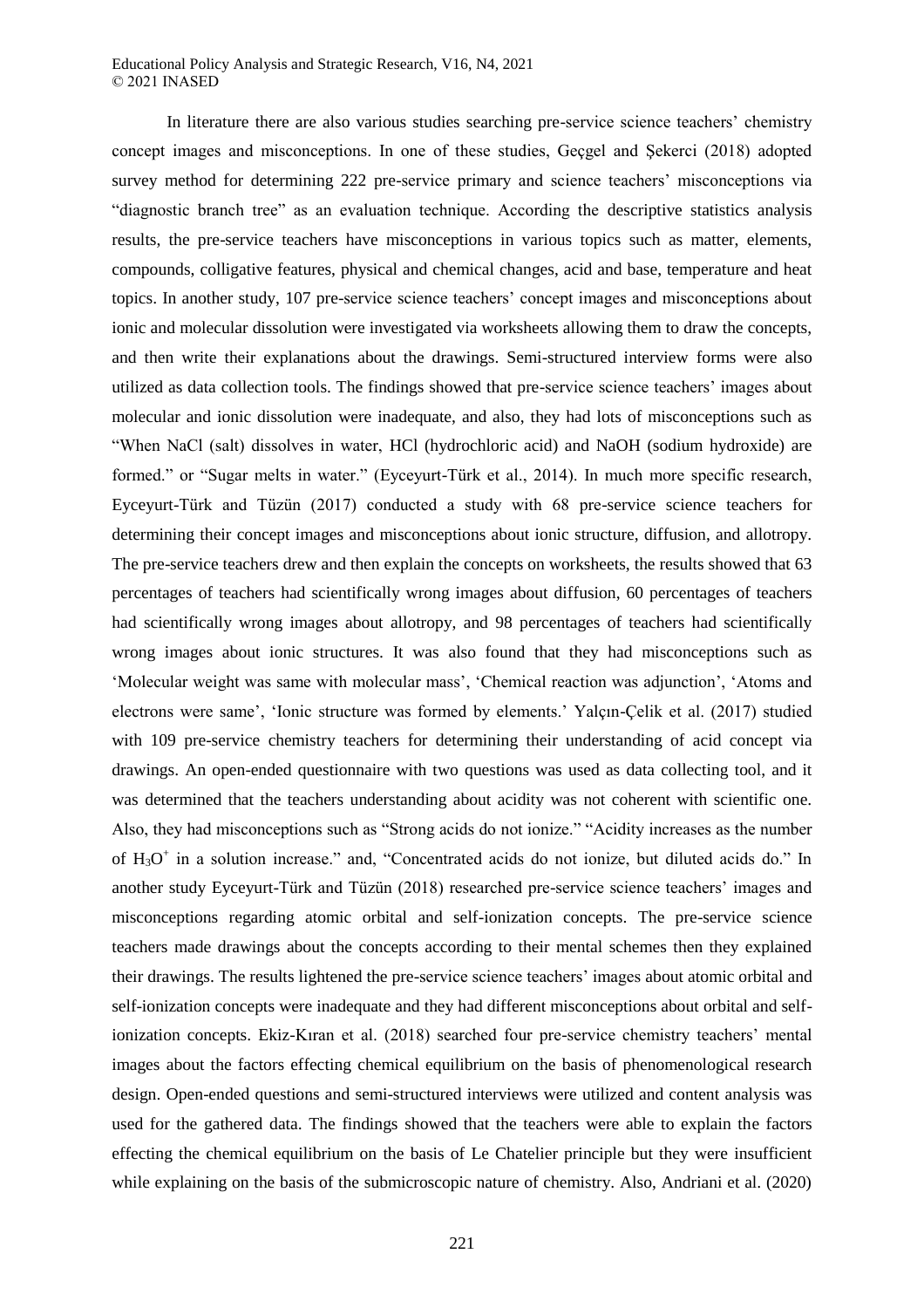studied teachers' chemical equilibrium misconceptions via CaCO<sub>3</sub> equilibrium system,  $NO<sub>2</sub>-N<sub>2</sub>O<sub>4</sub>$ equilibrium system, and  $FesCN<sup>2+</sup>$  equilibrium system. The common misconceptions were about chemical equilibrium, the constancy of equilibrium constant, and the shift of equilibrium.

On the basis of the literature, studies searching pre-service science teachers' chemical equilibrium image and misconceptions together were limited, so in this research it was aimed to highlight pre-service science teachers' images and misconceptions about chemical equilibrium together and in detail. The research question was determined as "What were the pre-service teachers' images and misconceptions about chemical equilibrium concept?"

### **Method**

### **Research Design**

In this research, qualitative research was employed. The pre-service teachers' images and misconceptions were determined on the basis of qualitative research. In qualitative researches, facts and states are researched in their natural domains on the basis of holistic perspectives via observations, interviews, and/or document analysis (Yıldırım & Şimşek, 2008, p. 39).

Case study was employed as being one of the qualitative researches in the current study. In case studies, the cases are people or situations. The cases are being studied in detail. The cases' stories are just wanted to hear in detail (Stake, 1995). So, in the current study the case being studied in depth was "the pre-service teachers' images and misconceptions."

### **The Participants of the Research**

The research was conducted on 20 pre-service science teachers educating at a university in education faculty in middle Anatolia region. The research's academic year was also the pre-service teachers' first year at university. In other words, the pre-service teachers' class level was one and their age average was 19. The 16 of the participants were female and the four of the participants were male. The sample type was "convenience sample" which meant "easy-reachable, accessible subjects". The criteria for determining the participants, was their willingness for the study. The participants were told that they would have every right for the study so whenever they wanted, they would be able to leave the study. Also, they were told that codes would be used instead of their names in means of research ethics.

### **Data Collection Tools**

Worksheets were utilized as data collecting tools. In worksheets there was a question about making pre-service teachers draw four different scenarios for a given equilibrium reaction at different times, but at a common temperature and then making them explain their drawings. The four different scenarios were about given times, which were at the beginning of the reaction, before the equilibrium,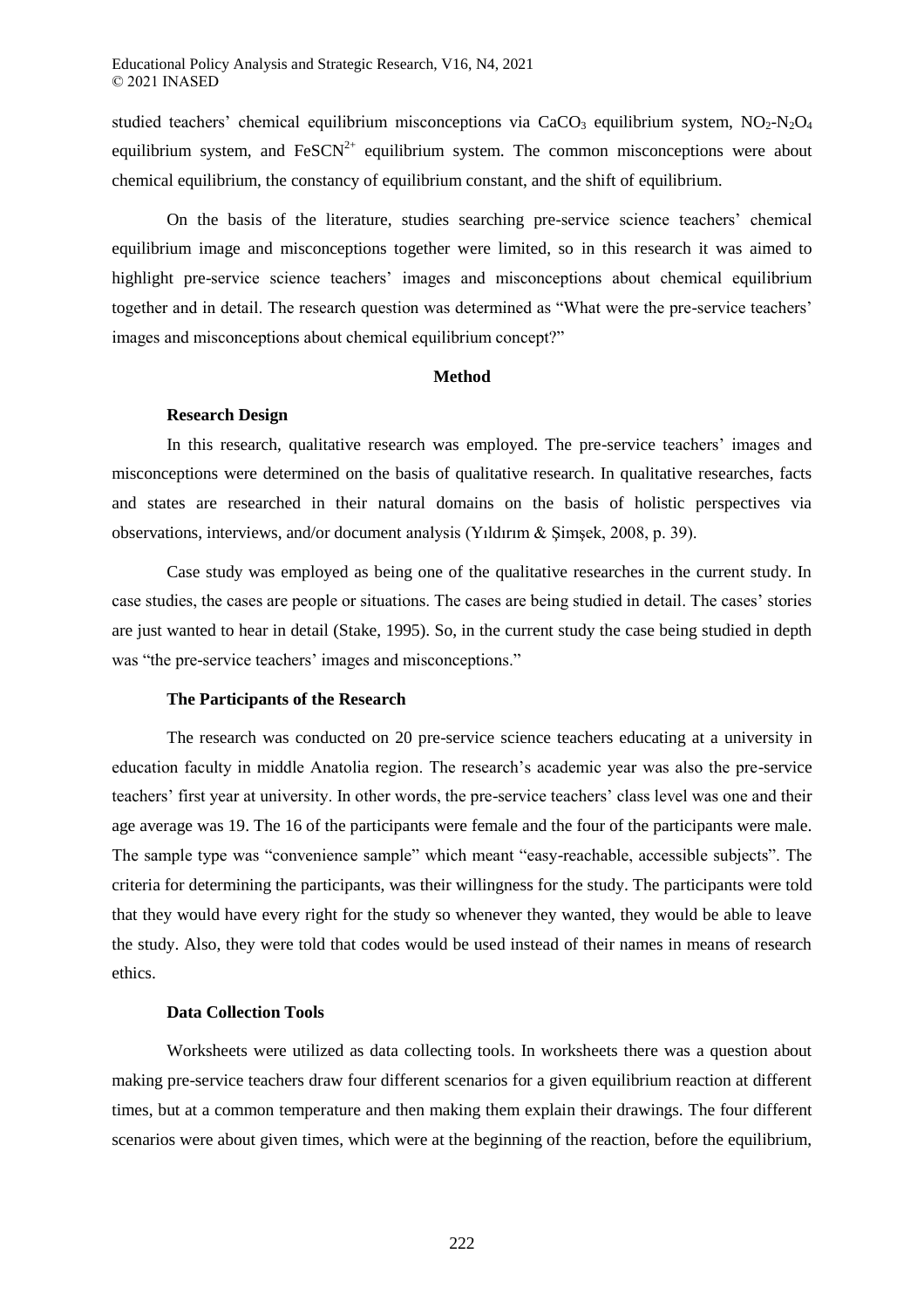during the equilibrium, and after the equilibrium. The data collection tool's content validity was guaranteed by two different science educators. The data collection tool was given in Figure 1.

Suppose  $H_{2(g)} + I_{2(g)} \rightleftharpoons 2HI_{(g)}$  reaction comes to an equilibrium point at a common temperature in 30 seconds. Draw the reaction states at submicroscopic level for given times. Then do an explanation for your drawings.

### **Draw your scenarios**

| 0 second | 15 seconds | 30 seconds | 45 seconds |
|----------|------------|------------|------------|
|          |            |            |            |
|          |            |            |            |
|          |            |            |            |
|          |            |            |            |
|          |            |            |            |

# **Explanation:**

### **Figure 1.** Data collection tool

### **Data Analysis**

Data was analysed through content analysis. Codes and categories were constructed according with pre-service teachers' drawings. Then frequencies and percentages were calculated. The crosscontent analysis was done for determining whether the categories contained all the codes or not (Erickson, 2004). For the validity of the data collecting tool, two science educators checked the tool whether it provided the aim of the study or not. For the reliability of the data collecting tool, the two science educators coding and categorizing consistency was used. The science educators did the coding and categorizing individually but whenever they had a different coding, they argued with each other and came to a consensus which was only once that means the consistency between the researchers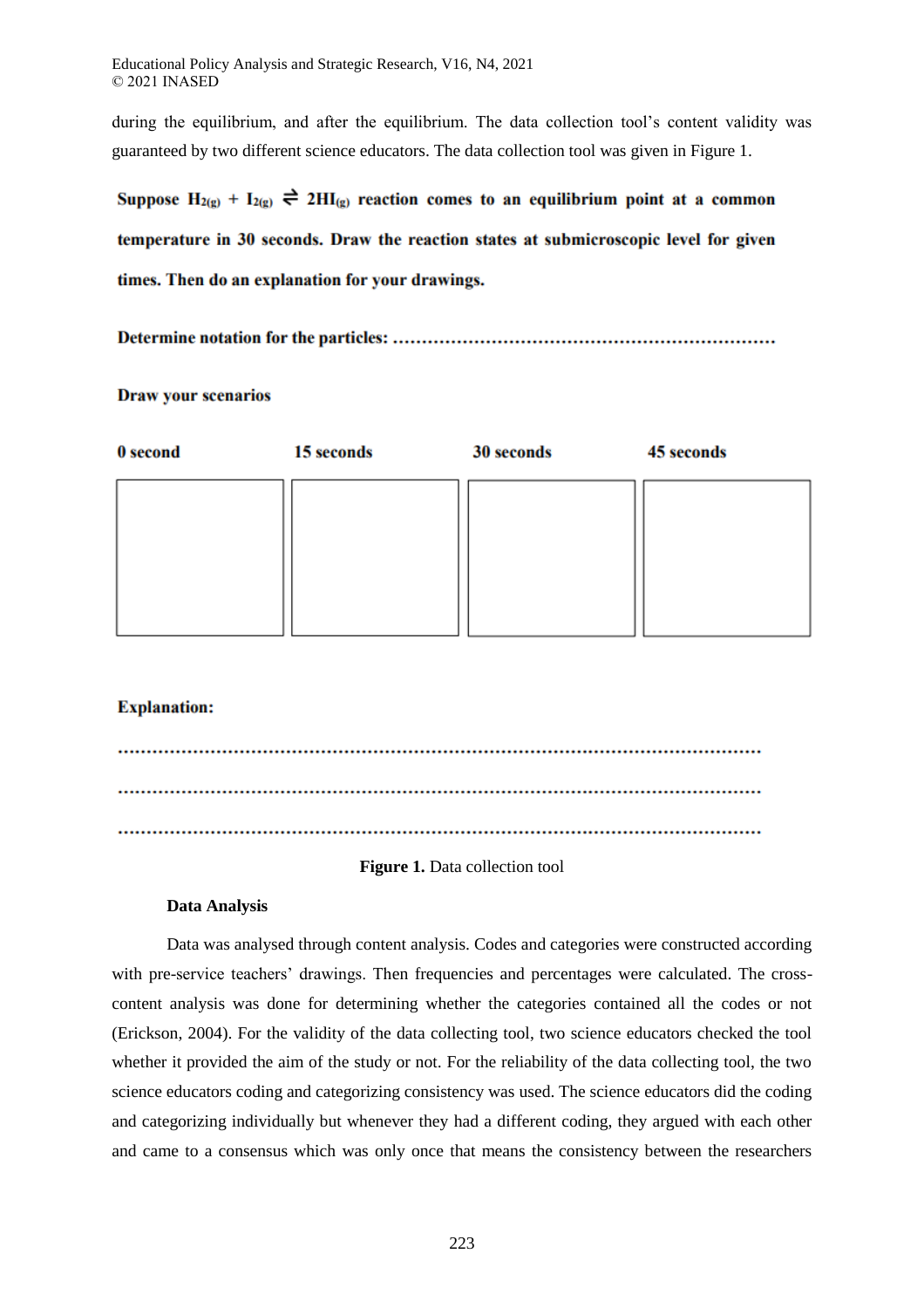Educational Policy Analysis and Strategic Research, V16, N4, 2021 © 2021 INASED

was 95 percentages. They came to a consensus that the pre-service teacher's drawing was "a scientifically wrong one."

It would be meaningful to explain the categories' meanings in this section. "Scientifically correct images" were based on current scientific explanations. "Partly scientifical images" were based on current scientific knowledge but with some missing parts. Also, "scientifically wrong images" were images not coherent with current scientific knowledge or just containing some misunderstandings.

### **Results**

# **The Pre-service Teachers' Images About Chemical Equilibrium Concept**

The pre-service teachers' drawings and explanations were coded, and then categories were constructed. At the end frequency and percentage calculations were made. The findings were shown in Table 1.

| Categories                 |         | Codes                                                                                                                                                                      | Frequencies and percentages                                                                        |
|----------------------------|---------|----------------------------------------------------------------------------------------------------------------------------------------------------------------------------|----------------------------------------------------------------------------------------------------|
| Scientifically<br>images   | correct |                                                                                                                                                                            |                                                                                                    |
| Partly scientifical images |         | ÷,                                                                                                                                                                         | $\overline{a}$                                                                                     |
| Scientifically<br>images   | wrong   | The code of not being able to show                                                                                                                                         | $19 - 95%$                                                                                         |
|                            |         | atomic/molecular sizes                                                                                                                                                     | T1, T2, T3, T5, T6, T7, T8,<br>T9, T10, T11, T12, T13, T14,<br>T15, T16, T17, T18, T19, T20        |
|                            |         | The code of not being able to show elastic<br>collisions among particles and collisions<br>with proper geometries, in other words not<br>being able to show kinetic theory | $20 - 100%$                                                                                        |
|                            |         |                                                                                                                                                                            | T1, T2, T3, T4, T5, T6, T7,<br>T8, T9, T10, T11, T12, T13,<br>T14, T15, T16, T17, T18,<br>T19, T20 |
|                            |         | The code of not being able to picture the<br>chemical equilibrium's stoichiometry                                                                                          | $10 - 50%$                                                                                         |
|                            |         |                                                                                                                                                                            | T2, T5, T7, T11, T13, T14,<br>T16, T18, T19, T20                                                   |
|                            |         | The code of picturing no products before the<br>chemical equilibrium                                                                                                       | $17 - 85%$                                                                                         |
|                            |         |                                                                                                                                                                            | T1, T3, T4, T5, T6, T8, T9,<br>T10, T12, T13, T14, T15,<br>T16, T17, T18, T19, T20                 |
|                            |         | The code of picturing only the products or<br>complexes<br>at<br>the<br>activated<br>chemical<br>equilibrium and/or afterwards                                             | $15 - 75%$                                                                                         |
|                            |         |                                                                                                                                                                            | T1, T3, T5, T6, T8, T9, T10,<br>T11, T12, T13, T15, T16,<br>T17, T18, T19                          |
|                            |         | The code of increasing/decreasing the<br>product's concentration after the chemical<br>equilibrium                                                                         | $7 - 35%$                                                                                          |
|                            |         |                                                                                                                                                                            | T1, T2, T5, T7, T11, T12, T20                                                                      |

**Table 1.** The analysis of the pre-service teachers' images about chemical equilibrium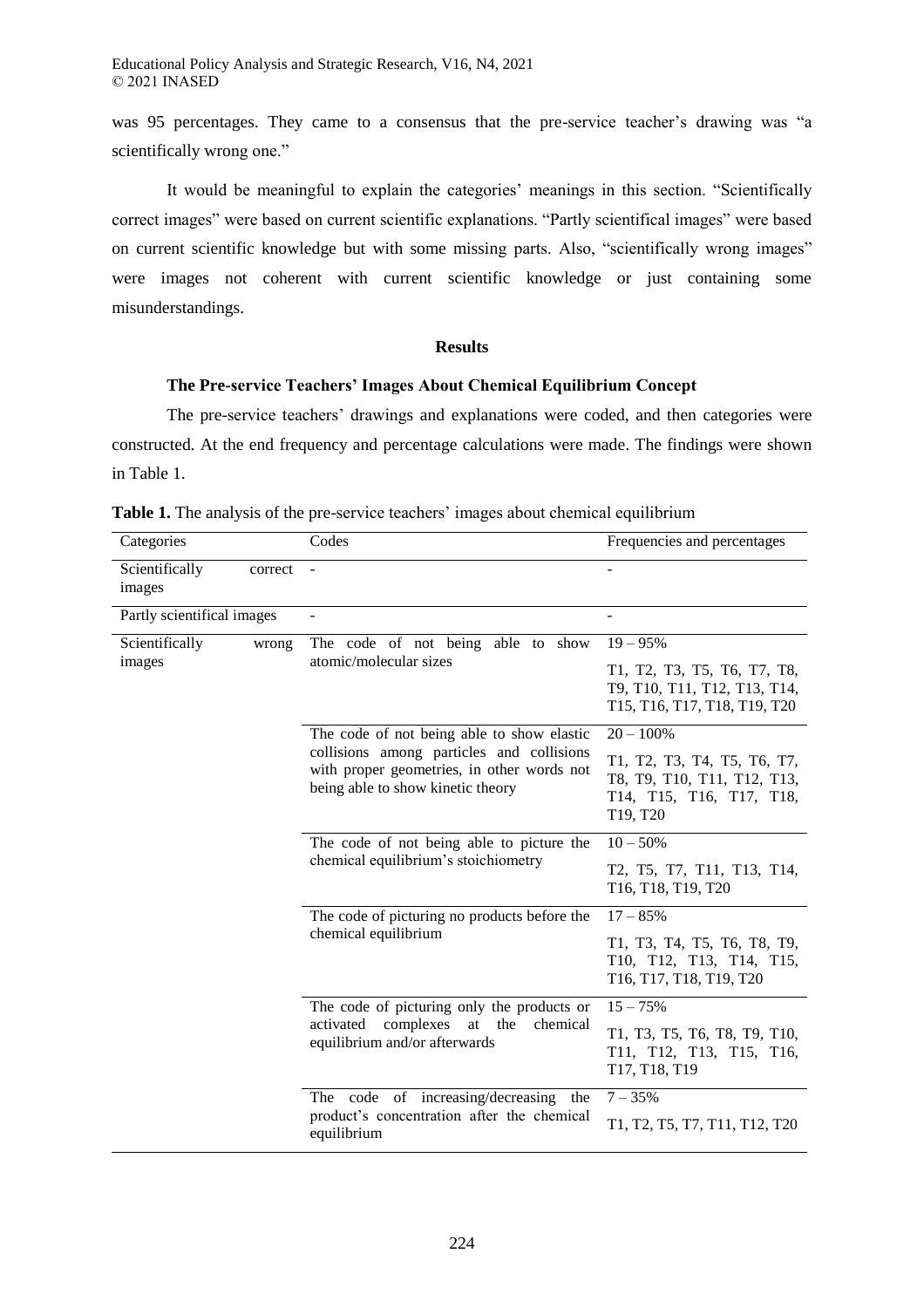| The code of picturing only the products at<br>the beginning of the reaction         | $1 - 5\%$                                                                                                                                                                                 |
|-------------------------------------------------------------------------------------|-------------------------------------------------------------------------------------------------------------------------------------------------------------------------------------------|
|                                                                                     | T <sub>2</sub>                                                                                                                                                                            |
| The code of picturing only the reactants<br>all the chemical equilibrium<br>through | $2 - 10\%$                                                                                                                                                                                |
| reaction                                                                            | T4, T14                                                                                                                                                                                   |
| The code of drawing activated complexes at                                          | $2 - 10\%$                                                                                                                                                                                |
| the chemical equilibrium                                                            | T5, T18                                                                                                                                                                                   |
| The code of drawing wrong products                                                  | $6 - 30\%$                                                                                                                                                                                |
|                                                                                     | T2, T5, T15, T16, T18, T20                                                                                                                                                                |
| The code of drawing atoms instead of $11-55\%$                                      |                                                                                                                                                                                           |
| molecules                                                                           | T1, T2, T8, T9, T10, T12,<br>T15, T16, T17, T18, T20                                                                                                                                      |
| The code of disappearing/reappearing of the                                         | $14 - 9670$                                                                                                                                                                               |
| atoms                                                                               | T <sub>1</sub> , T <sub>2</sub> , T <sub>4</sub> , T <sub>5</sub> , T <sub>7</sub> , T <sub>10</sub> , T <sub>11</sub> ,<br>T12, T13, T14, T16, T18,<br>T <sub>19</sub> , T <sub>20</sub> |
| The code of not being able to draw the gas                                          | $2 - 10\%$                                                                                                                                                                                |
| particles at a homogeneous state at the tank                                        | T7, T19                                                                                                                                                                                   |

As could be seen in Table 1, the whole pre-service science teachers' images about chemical equilibrium concept were under the category of "scientifically wrong images" which's total frequency was 20 that meant 100 percentages. The main codes made up this category were "not being able to show atomic and molecular sizes" (f:19, 95%), "not being able to show elastic collisions among particles and collisions with proper geometries, in other words not being able to show kinetic theory" (f:20, 100%), "not being able to picture the chemical equilibrium's stoichiometry" (f:10, 50%), "picturing no products before the chemical equilibrium" (f:17, 85%), "picturing only the products or activated complexes at the chemical equilibrium and/or afterwards" (f:15, 75%), "increasing/decreasing the product's concentration after the chemical equilibrium" (f:7, 35%), "drawing atoms instead of molecules" (f:11, 55%), and "disappearing/reappearing of the atoms" (f:14, 70%). The other codes were such as "picturing only the products at the beginning of the reaction" (f:1, 5%), "picturing only the reactants through all the chemical equilibrium reaction" (f:2, 10%), "drawing activated complexes at the chemical equilibrium" (f:2, 10%), "drawing wrong products" (f:6, 30%), and "not being able to draw the gas particles at a homogeneous state at the tank" (f:2, 10%). From all these findings it could be said that the participant pre-service teachers' images about the chemical equilibrium concept were inadequate.

In figure 2, 3, and 4, the examples from pre-service teachers' drawings were given for making roots for the findings.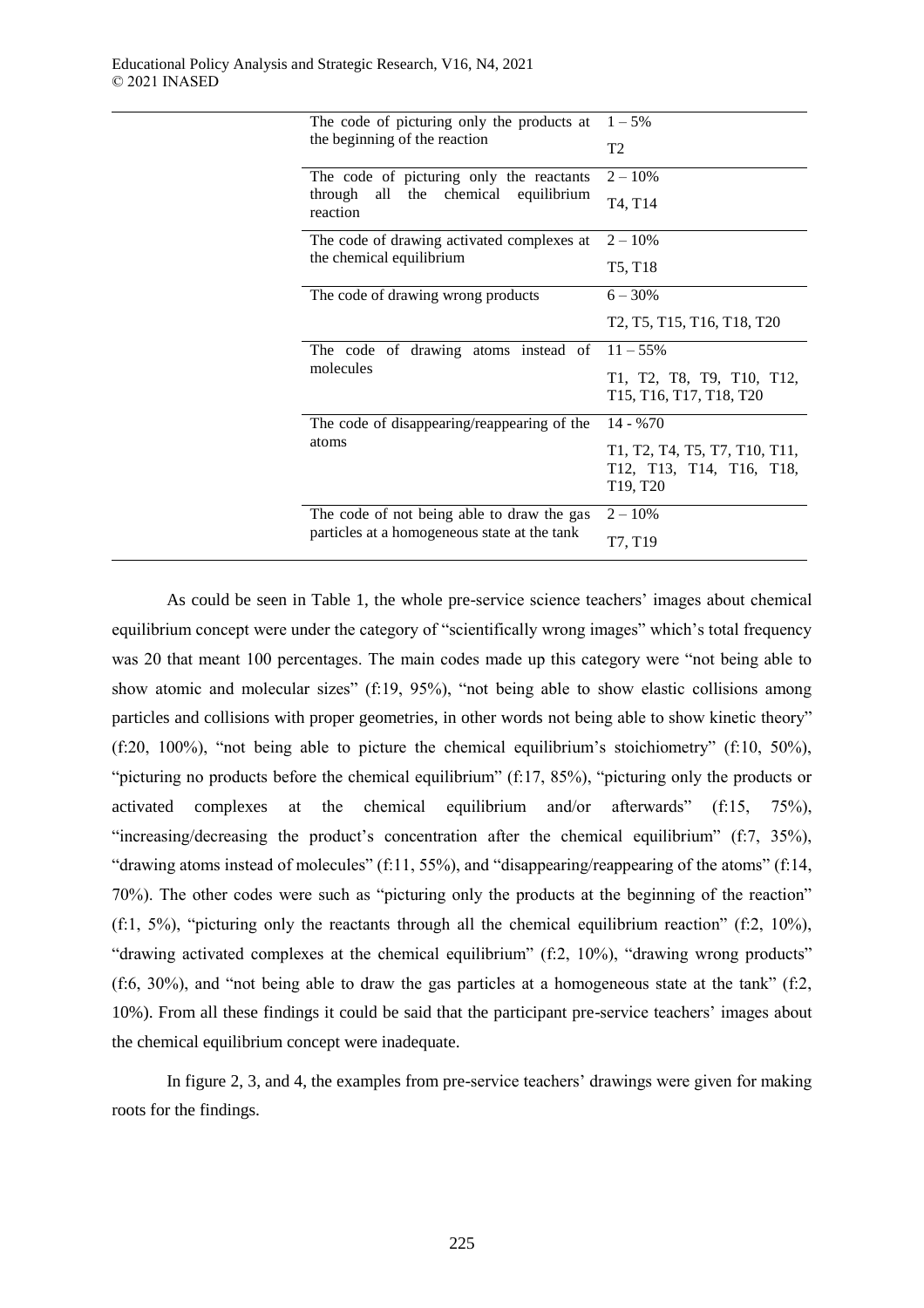Educational Policy Analysis and Strategic Research, V16, N4, 2021 © 2021 INASED



**Figure 2.** T1 coded pre-service science teacher's drawing

In Figure 2, it could be seen that the pre-service science teacher (T1) could not show the molecular sizes properly at the first scenario, also T1 did not have a proper kinetic theory image which could be seen from all scenarios especially at the second scenario. Because there were no kinetic movements showed by arrays. First the pre-service teacher tried to something but then erased, also kinetic movements must be according to molecular movements in the first and second scenarios not for atomic movements. The second and third scenarios also told the reader that T1 thought that first the diatomic molecules formed atoms and then these atoms formed the products which of both were not scientifically true. Before the chemical equilibrium which was the second scenario, there were no formed products, and during and after the chemical equilibrium which were third and fourth scenarios there were no reactants, which of whole were also scientifically incorrect. In the third scenario the atoms total number was incoherent with the previous one that meant of reappearing new atoms which was not a scientifically proper status. In the fourth scenario, one could see that the products' concentration increased that meant reappearing of new atoms which was not also a scientifically proper status, on the other hand increasing the products' concentration after the chemical equilibrium was not likely.



**Figure 3.** T2 coded pre-service science teacher's drawing

In Figure 3, it could be understood that the whole of the scenarios was scientifically wrong since the pre-service science teacher (T2) thought that at the beginning of the chemical equilibrium reaction, there were products at the tank. The products decreased in the second scenario but there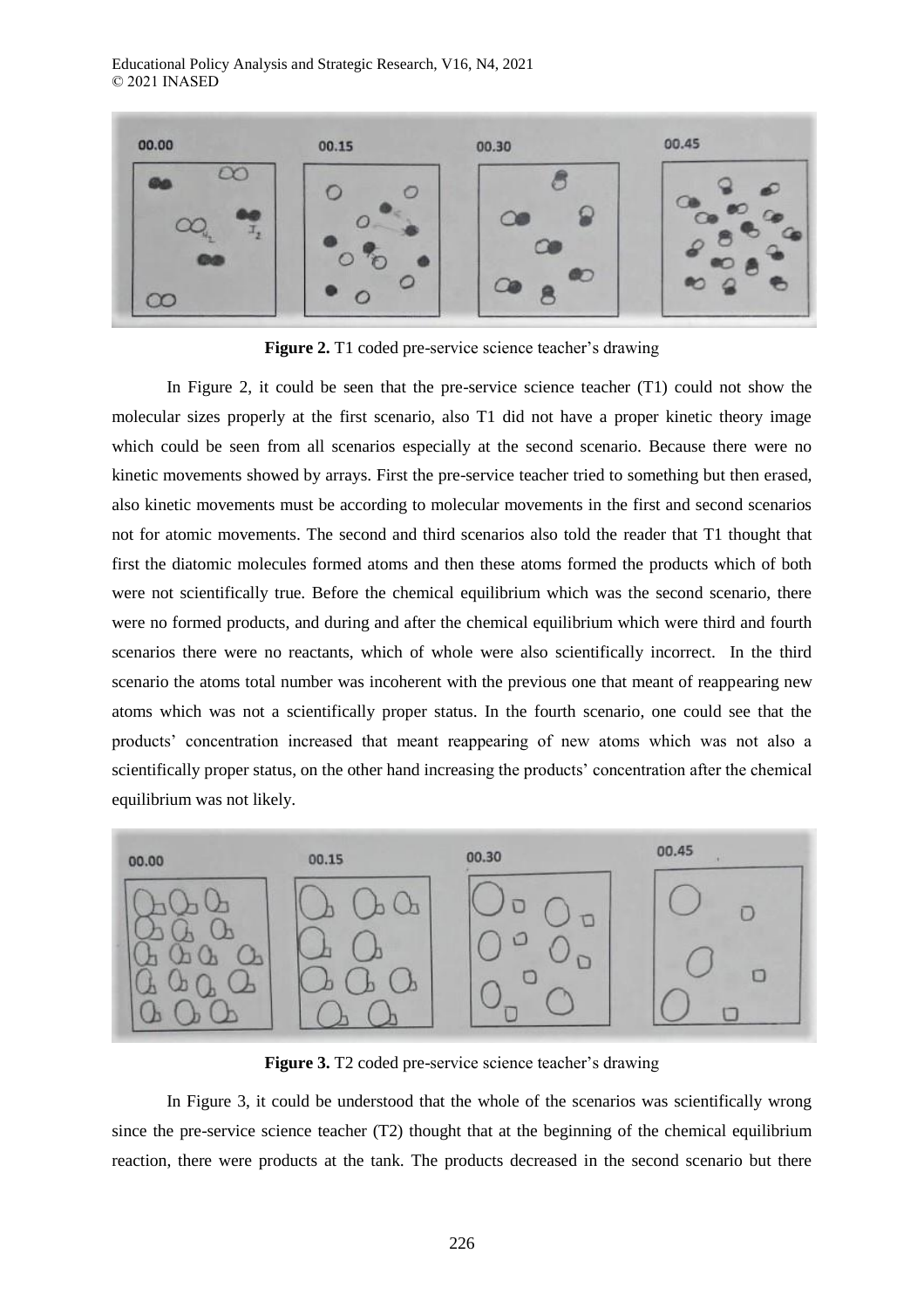were no other chemicals in the tank. So where were the other particles? According to T2's mental scheme, the disappearing of the atoms was not a scientifically proper situation. In the third and fourth scenarios, decreasing the atom numbers continued which was not a scientifically proper situation too. Also, the atomic sizes were not proper, whereas hydrogen was represented with big sphere and iodine was represented by small sphere on the basis of pre-service science teacher's explanations. And also, in the third scenario molecules formed new chemicals but without collisions which was not also scientifically likely on the basis of kinetic theory. There were atoms instead of molecules in the third and fourth scenarios which were not scientific. The whole scenario also told nothing to reader about the stoichiometry.



**Figure 4.** T3 coded pre-service science teacher's drawing

In Figure 4, it could be understood that the whole of the scenarios was scientifically wrong since the pre-service science teacher (T3) thought that only in the equilibrium point the products formed. According to T3's scheme, before the chemical equilibrium point, there were no products, and after the chemical equilibrium point there were no reactants which of both were not scientifically logical. Then the molecular sizes were not proper too whereas hydrogen molecule was represented much bigger than the iodine molecules on the basis of pre-service science teacher's explanations. Also, in the third scenario molecules formed new chemicals but without collisions which was not also scientifically likely on the basis of kinetic theory.



**Figure 5.** T8 coded pre-service science teacher's drawing

In Figure 5, the pre-service teacher (T8) had not also a scientifically proper image about chemical equilibrium concept like the previous examples. T8 drew the molecular sizes incoherent. The molecule numbers also were inadequate for modelling a chemical equilibrium in the first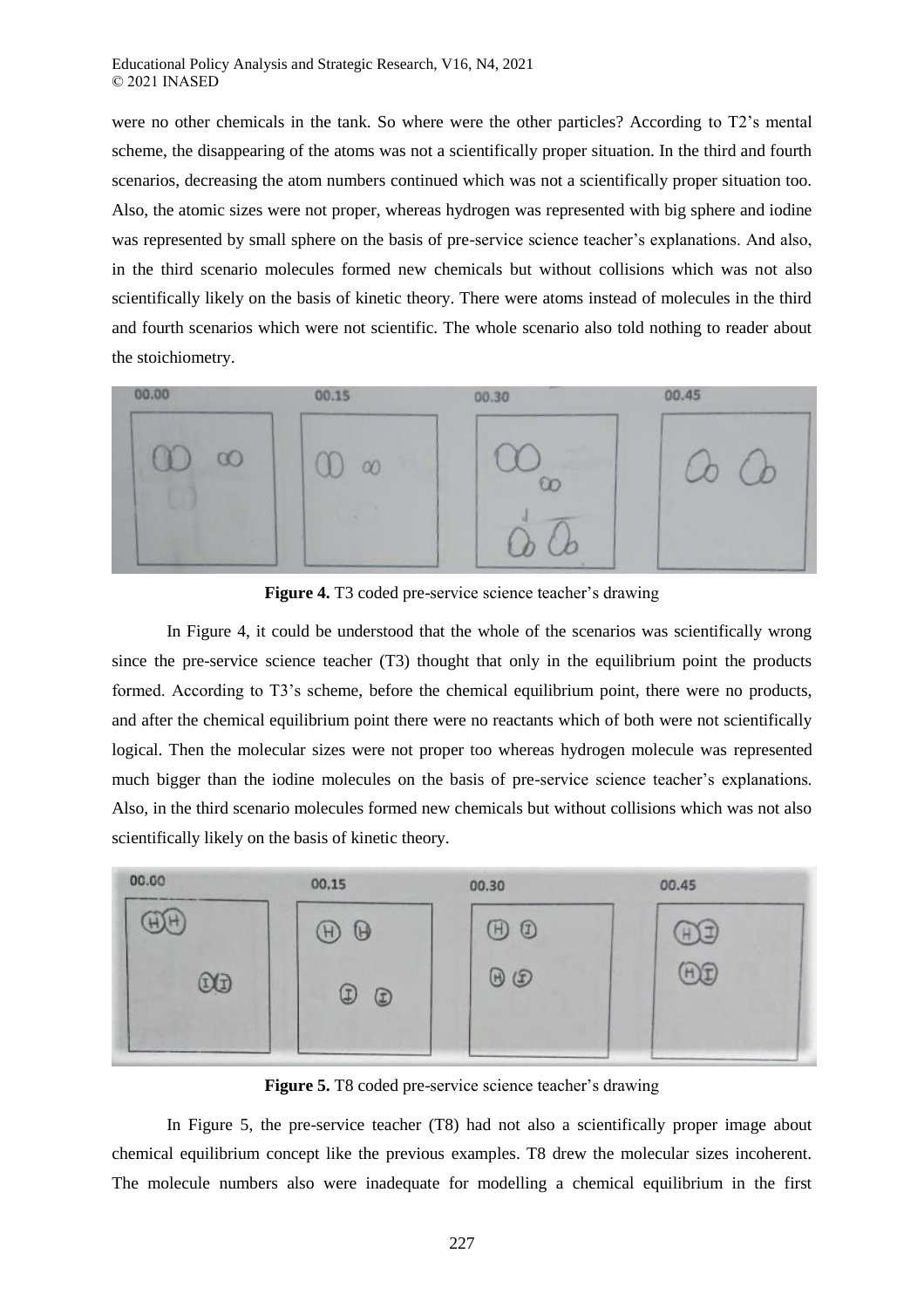scenario. In the first, second, third and fourth scenarios there were no collisions, so it was meaningless according to kinetic theory. T8 also had a mental scheme supporting the scientifically wrong situation that "The diatomic molecules could form first atoms then molecules." Which could be said by looking at the second, third, and fourth scenarios. Before the chemical equilibrium there must be some formed products, at the chemical equilibrium and after the chemical equilibrium the concentration of the products must be same, also at the chemical equilibrium and after the chemical equilibrium there must be reactants too, which of whole could not be seen above.

# **The Pre-service Teachers' Misconceptions About Chemical Equilibrium Concept**

The pre-service teachers' drawings and explanations were coded on the basis of scientifically wrong explanations. At the end frequency and percentage calculations were made. The findings were shown in Table 2.

| Misconception                                                                | Frequencies and                                                                                   |
|------------------------------------------------------------------------------|---------------------------------------------------------------------------------------------------|
|                                                                              | percentages                                                                                       |
| 1. Diatomic molecules form atoms and then these atoms form new chemicals.    | $10 - 50%$                                                                                        |
|                                                                              | T1, T8, T9, T10, T12,<br>T15, T16, T17, T18, T20                                                  |
| 2. The atoms adjust during the chemical reactions.                           | $5 - 25%$                                                                                         |
|                                                                              | T1, T5, T15, T16, T18                                                                             |
| 3. There are only products or activated complexes in the tank during and/or  | $15 - 75%$                                                                                        |
| afterwards of the chemical equilibrium.                                      | T1, T3, T5, T6, T8, T9,<br>T10, T11, T12, T13, T15,<br>T16, T17, T18, T19                         |
| 4. After the chemical equilibrium, the products' concentration increases.    | $4 - 20%$                                                                                         |
|                                                                              | T1, T5, T7, T20                                                                                   |
| 5. After the chemical equilibrium, the products' concentration decreases.    | $3 - 15%$                                                                                         |
|                                                                              | T2, T11, T12                                                                                      |
| 6. Atoms could disappear and/or reappear.                                    | $14 - 70%$                                                                                        |
|                                                                              | T1, T2, T4, T5, T7, T10,<br>T11, T12, T13, T14, T16,<br>T18, T19, T20                             |
| 7. The reactants and products' concentrations were equal during the chemical | $1 - 5\%$                                                                                         |
| equilibrium.                                                                 | T7                                                                                                |
| 8. Products are formed at the chemical equilibrium.                          | $17 - 85%$                                                                                        |
|                                                                              | T1, T3, T4, T5, T6, T8,<br>T9, T10, T12, T13, T14,<br>T15, T16, T17, T18, T19,<br>T <sub>20</sub> |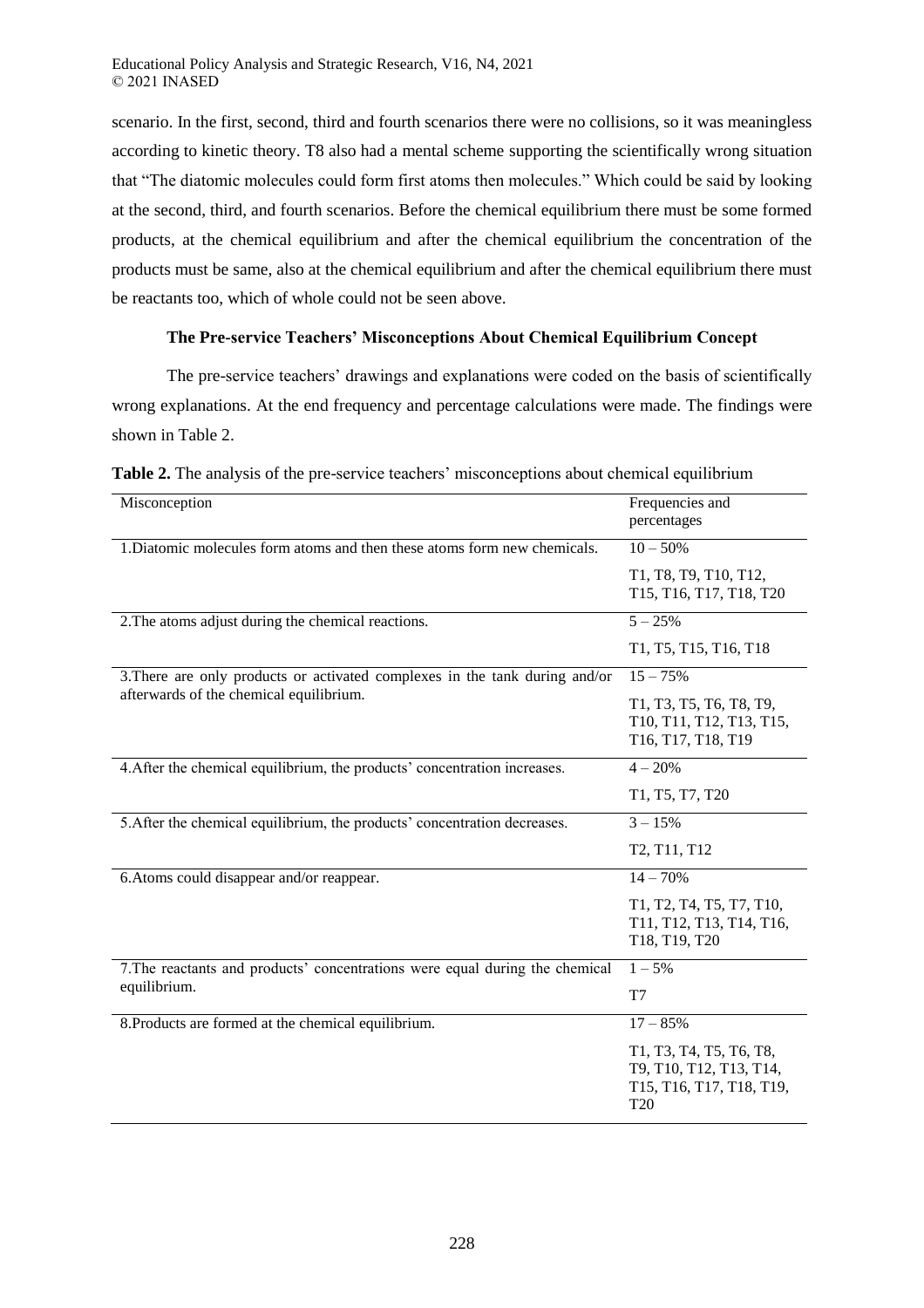In Table 2, it was seen that the pre-service science teachers had misconceptions about chemical equilibrium concept. "There are only products or activated complexes in the tank during and/or afterwards of the chemical equilibrium." (f:15, 75%), "Products are formed at the chemical equilibrium." (f:17, 85%), "Atoms could disappear and/or reappear." (f:14, 70%), and "Diatomic molecules form atoms and then these atoms form new chemicals." (f:10, 50%) were the most common misconceptions among the participants. On the other hand, "The atoms adjust during the chemical reactions." (f:5, 25%), "After the chemical equilibrium, the products' concentration increases." (f:4, 20%), "After the chemical equilibrium, the products' concentration decreases." (f:3, 15%), and "The reactants and products' concentrations were equal during the chemical equilibrium." (f.1, 5%) were much more rare misconceptions among the participants.

The quotations from pre-service science teacher's explanations could be given for illustrating the misconceptions.

T1: "The diatomic molecules form elements  $(1<sup>st</sup>$  misconception), these elements concentrations would increase, then during the chemical equilibrium point these elements would adjust with each other  $(2<sup>nd</sup>$ misconception,  $3<sup>rd</sup>$  misconception,  $8<sup>th</sup>$  misconception) so would be able to form equilibrium constant, after the equilibrium point the products concentration would increase much more  $(4<sup>th</sup>$  misconception, 6<sup>th</sup> misconception)".

T7: "The reactants and products' concentrations were equal during the chemical equilibrium  $(7<sup>th</sup>$ misconception)."

T8: "Hydrogen and iodine molecules' atoms depart from each other (1<sup>st</sup> misconception). Hydrogen and iodine atoms form hydrogen iodide at the chemical equilibrium  $(3<sup>rd</sup>$  misconception,  $8<sup>th</sup>$ misconceptions)."





In Figure 6, as could be seen  $1<sup>st</sup>$  misconception (Diatomic molecules form atoms and then these atoms form new chemicals),  $3<sup>rd</sup>$  misconception (There are only products or activated complexes in the tank during and/or afterwards of the chemical equilibrium),  $5<sup>th</sup>$  misconception (After the chemical equilibrium, the products' concentration decreases),  $6<sup>th</sup>$  (Atoms could disappear and/or reappear), and 8<sup>th</sup> misconception (Products are formed at the chemical equilibrium), were available.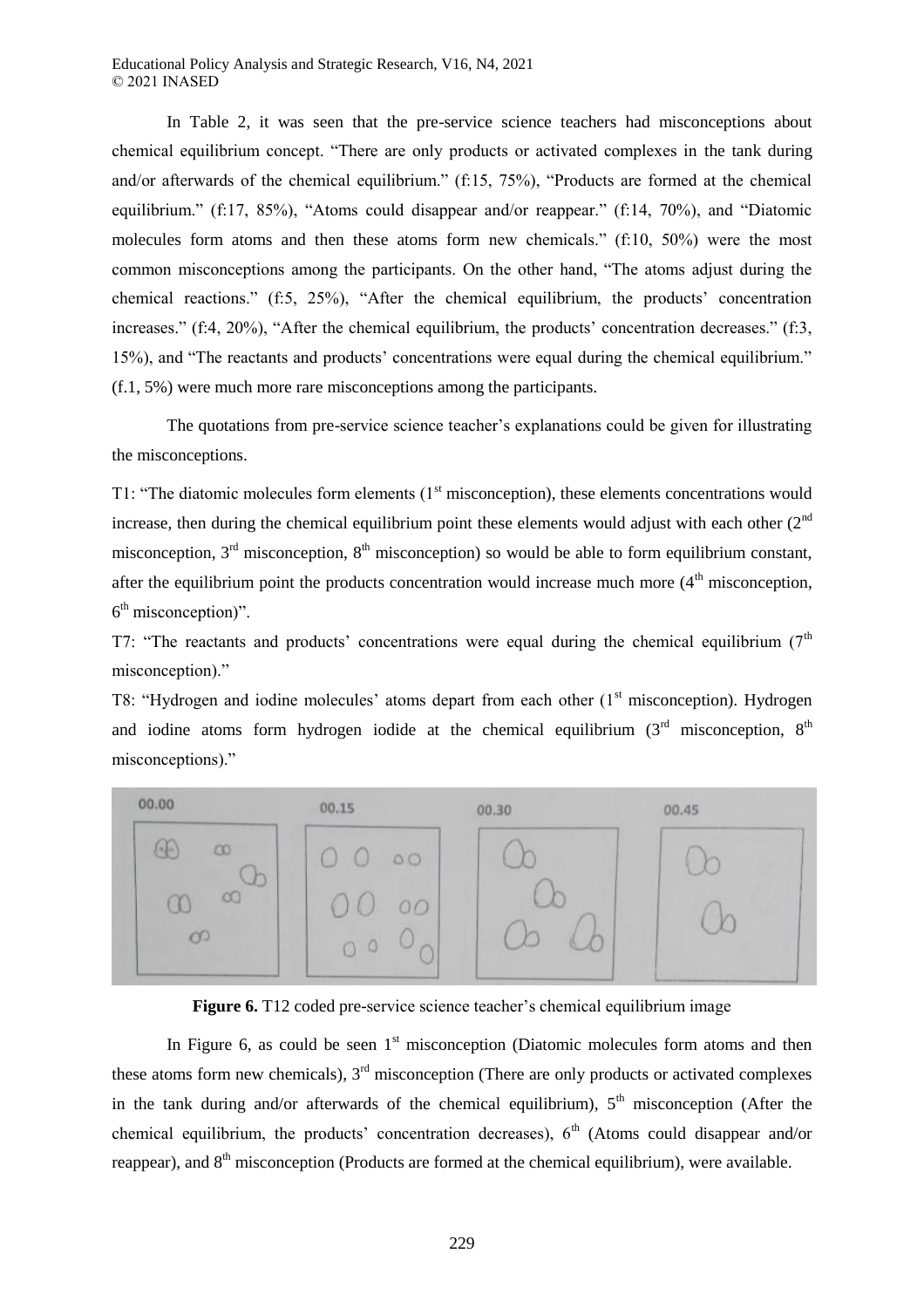#### **Discussion, Conclusion and Recommendations**

In this study pre-service science teachers' images and misconceptions about chemical equilibrium were researched together and in detail since Mai et al. (2021) stated that determining the misconceptions especially in the topic of chemical equilibrium was very important. The current study results showed that pre-service science teachers' images about chemical equilibrium concept were insufficient since their mental images about the concept were scientifically wrong. On the other hand, the pre-service science teachers had different misconceptions. The most common misconceptions of the participants were such as

"There are only products in the tank during and afterwards of the chemical equilibrium."

"Products are formed at the chemical equilibrium."

"Atoms could disappear and/or reappear."

"Diatomic molecules form atoms and then these atoms form new chemicals."

The reasons for pre-service science teacher wrong images, unproper metal schemes, and misconceptions could be reasoned because of the pre-service science teachers' previous inadequate chemistry learning experiences.

In literature the studies investigating pre-service teachers or in-service teachers' chemical equilibrium concept images or chemical equilibrium misconceptions were about equilibrium shift (Ekiz-Kıran et al., 2018; Andriani et al., 2020). There was also a study determining university students' cognitive structures about chemical equilibrium (Şen et al., 2019). But in this study being different from these studies, the pre-service science teachers' images and misconceptions about the chemical equilibrium process; the particular nature of the chemical equilibrium reaction on the basis of kinetic theory at the beginning of the reaction, after a time, at the chemical equilibrium and afterwards, was researched together and in detail and was found some misconceptions about the "conceptualization of chemical equilibrium". Being alike with the current study Betancourt (2021) found alternative conceptions about "conceptualization of chemical equilibrium" in the research that was conducted with 15 university students who were in the first academic semester of their teaching career in Chemistry.

As academicians or educators or candidate teachers, being aware of in-service teachers, preservice teachers or students' concept images and misconceptions was so important. But then what? Designing educating environments removing these misconceptions with scientifically true ones or preventing further misconceptions were needed. For example, in this research as a complex concept chemical equilibrium concept images and misconceptions of pre-service teachers, were studied in detail. Then constructivist or innovative or student-based learning domains or the whole of them together could be offered to remove the current misconceptions or prevent the future ones. For an illustration, Akkuş (2004) designed an innovative and specific game with marbles for teaching the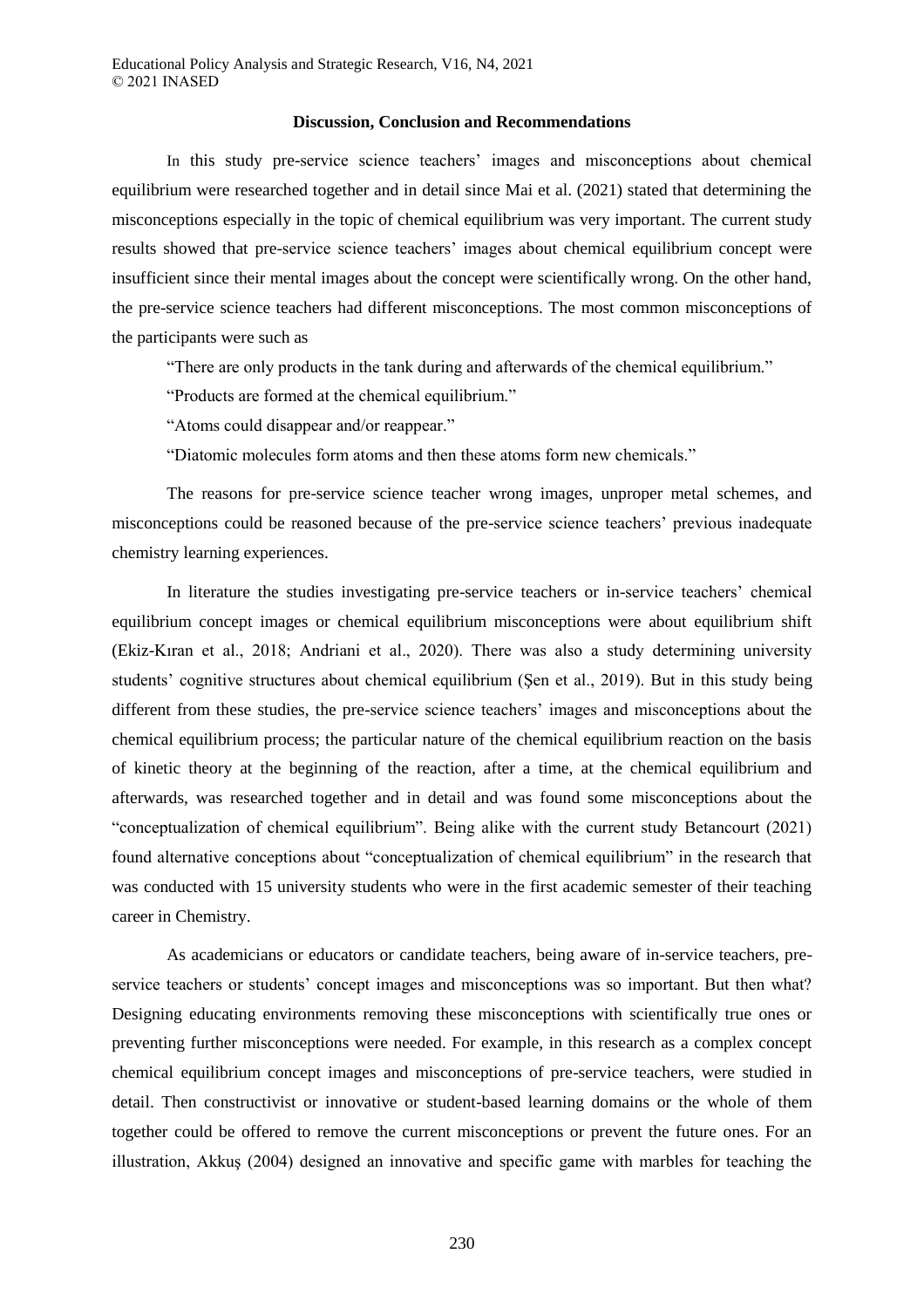participants chemical equilibrium concept by making them play with marbles for representing the particles' situations for a chemical equilibrium reaction; at the beginning of the reaction, after a time, at the chemical equilibrium, and afterwards. There were some rules. Each time a common percentage of reactants formed products and also a common percentage of products reformed the reactants. When the both reactants and products concentrations came to a stability but with different concentrations, the participants would understand the chemical equilibrium and afterwards. The illustration could prevent this study's misconceptions of

"There are only products in the tank during and afterwards of the chemical equilibrium."

"Products are formed at the chemical equilibrium."

"Atoms could disappear and/or reappear."

"After the chemical equilibrium, the products' concentration increases."

"After the chemical equilibrium, the products' concentration decreases." And

"The reactants and products' concentrations were equal during the chemical equilibrium."

The limitation of the current study was the participant number which was 20 since the student number educating at this university were limited. So, for further studies, big participant numbers for searching pre-service teachers or in-service teachers or students' images and misconceptions about chemical equilibrium concept could be offered, in the same time for further chemistry concepts the same suggestion could be offered too.

In literature there was a study of teacher education for enhancing teachers' visual literacy skills via visual images (Özsoy & Saribaş, 2021). So, for further studies it could be suggested that these study's illustrated images with codes could be given to pre-service teachers for making them being aware of what was wrong for the images so gain scientific literacy knowledge. Also, in literature candidate teachers' metaphorical perceptions about education system was not positive (Tekel & Öztekin-Bayır, 2021). So as academicians, maybe being aware of the pre-service teachers' probable misconceptions, so then arranging them much more qualified teaching domains could cause them to have much stronger positive metaphorical perceptions in means of education for their future without bias.

### **References**

- Akkuş, H., Tüzün, Ü. N., & Eyceyurt G. (2013). Kovalent bağlar konusunda öğrenci imaj ve yanlış kavramalarının belirlenmesi. (Determining Students' images and misconceptions about covalent bonds.) *Ahi Evran Üniversitesi Kırşehir Eğitim Fakültesi Dergisi (KEFAD), 14*(1), 287-303.
- Andriani, Y., Mulyani, S., & Wiji, W. (2020). *Misconceptions and troublesome knowledge on chemical equilibrium.* Paper presented at International Conference on Mathematics and Science Education, Indonesia. https://doi.org/10.1088/1742-6596/1806/1/012184.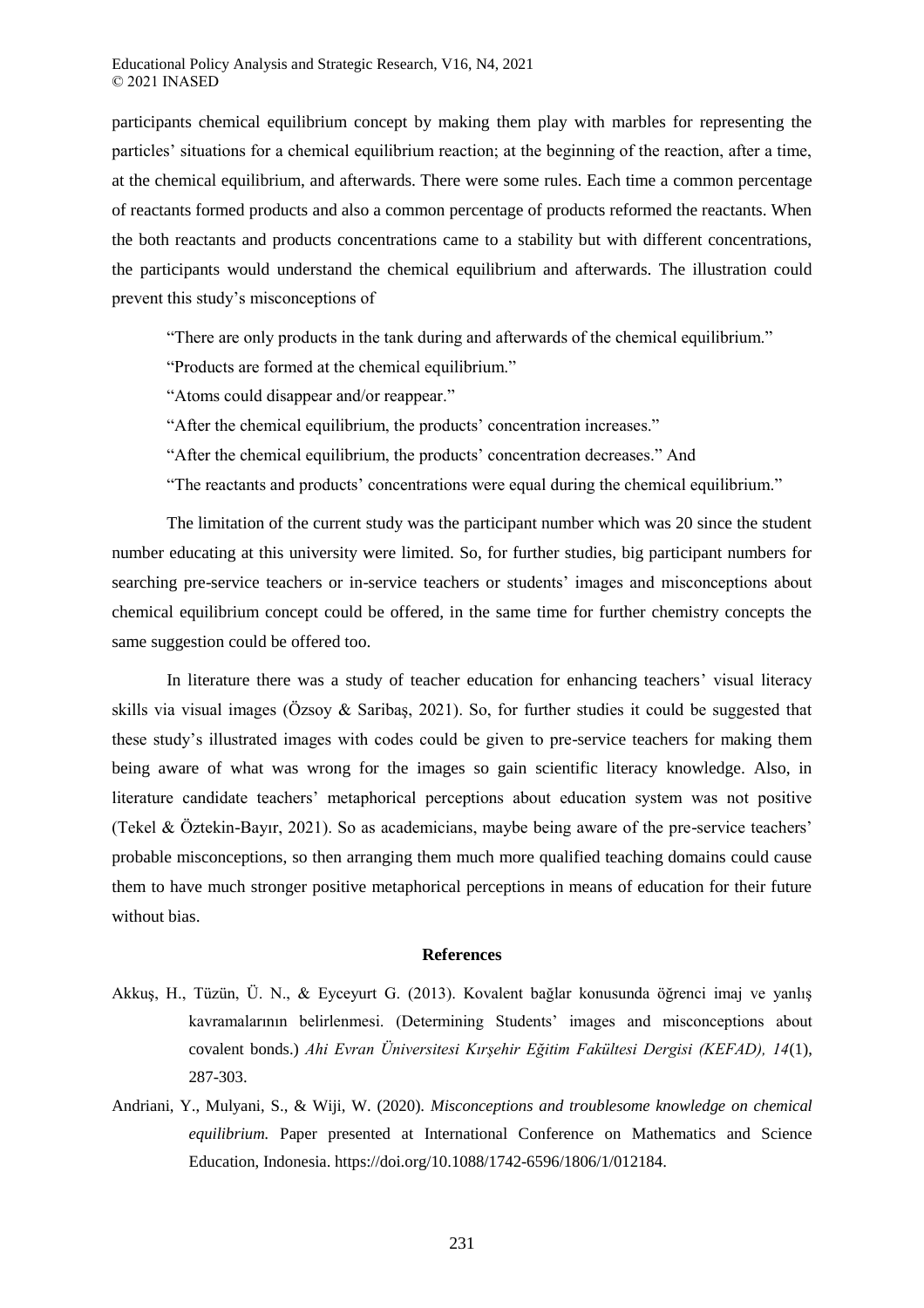Atasoy, B. (2004). *Fen öğrenimi ve öğretimi. (Science teaching and learning.)* Asil Yayın Dağıtım.

- Ayas, A., Özmen, H. (2002). Lise kimya öğrencilerinin maddenin tanecikli yapısı kavramını anlama seviyelerine ilişkin bir çalışma. (A study investigating high school students understanding of particular nature of matter.) *Boğaziçi Üniversitesi Eğitim Dergisi, 19*(2), 45-60.
- Babacan, T., & Şaşmaz-Ören, F. (2015). Öğretmen adaylarının fen bilimleri öğretmenliği özel alan yeterlikleriyle ilgili görüşlerinin belirlenmesi. (Determination of the opinions of the prospective teachers with regards to the science special field qualifications.) *Cumhuriyet International Journal of Education, 4*(3), 47-61.
- Betancourt, C. (2021). University students' alternative conceptions about chemical equilibrium. *Revista de Investigacion, 103*(45), 104-126.
- Ekiz-Kıran, B., Kutucu, E. S., Tarkın-Çelikkıran, A., & Tüysüz, M. (2018). Kimya öğretmen adaylarının kimyasal dengeye ilişkin zihinsel modelleri. (Pre-service chemistry teachers' mental models on chemical equilibrium.) *YYÜ Eğitim Fakültesi Dergisi, 15*(1), 1081-1115. https://doi.org/10.23891/efdyyu.2018.97.
- Erickson, E. (2004). Demystifying data construction and analysis. *Anthropology and Education, 35*(4), 486-493.
- Eryılmaz-Muştu, Ö., & Ucer, S. (2018). Ortaokul öğrencilerinin atom kavramına ilişkin bilişsel yapılarının çizim tekniği ile incelenmesi. (Investigation of secondary school students' cognitive structure about the concept of atom through the drawing technique.) *International Journal of Human Sciences, 15*(2), 984-995. https://doi.org/10.17556/erziefd.332350.
- Eyceyurt-Türk, G., Akkuş, H., & Tüzün, Ü. N. (2014). Fen bilgisi öğretmen adaylarının çözünme ile ilgili imajları. (Pre-service science teachers' images about dissolution.) *Erzincan Üniversitesi Eğitim Fakültesi Dergisi, 16*(2), 65-84.
- Eyceyurt-Türk, G., & Tüzün, Ü. N. (May 04-06, 2017). *Pre-service science teachers' images and misconceptions about diffusion, allotropy and ionic structure concepts.* Paper presented at 6<sup>th</sup> Cyprus International Conference on Educational Research 2017, North Cyprus.
- Eyceyurt-Türk, G., & Tüzün, Ü. N. (2018). Pre-service science teachers' images and misconceptions of atomic orbital and self-ionization concepts. *Universal Journal of Educational Research, 6*(3), 386-391. https://doi.org/10.13189/ujer.2018.060304.
- Geçgel, G., & Şekerci A. R. (2018). Bazı kimya konularındaki alternatif kavramların tanılayıcı dallanmış ağaç tekniği kullanarak belirlenmesi. (Identifying alternative concepts in some chemistry topics using the diagnostic branched tree technique.) *Mersin Üniversitesi Eğitim Fakültesi Dergisi, 14*(1), 1-18. https://doi.org/10.17860/mersinefd.290254.
- Mai, Y., Qian, Y., Lan, H., & Li, L. (2021). Students concept organisation regarding chemical equilibrium in upper-secondary education: Based on reaction time technique. *Journal of Baltic Science Education, 20*(3), 443-455. https://doi.org/10.33225/jbse/21.20.443.
- Nakhleh, M. B. (1992). Why some students don't learn chemistry. *Journal of Chemical Education, 69,* 191-196.